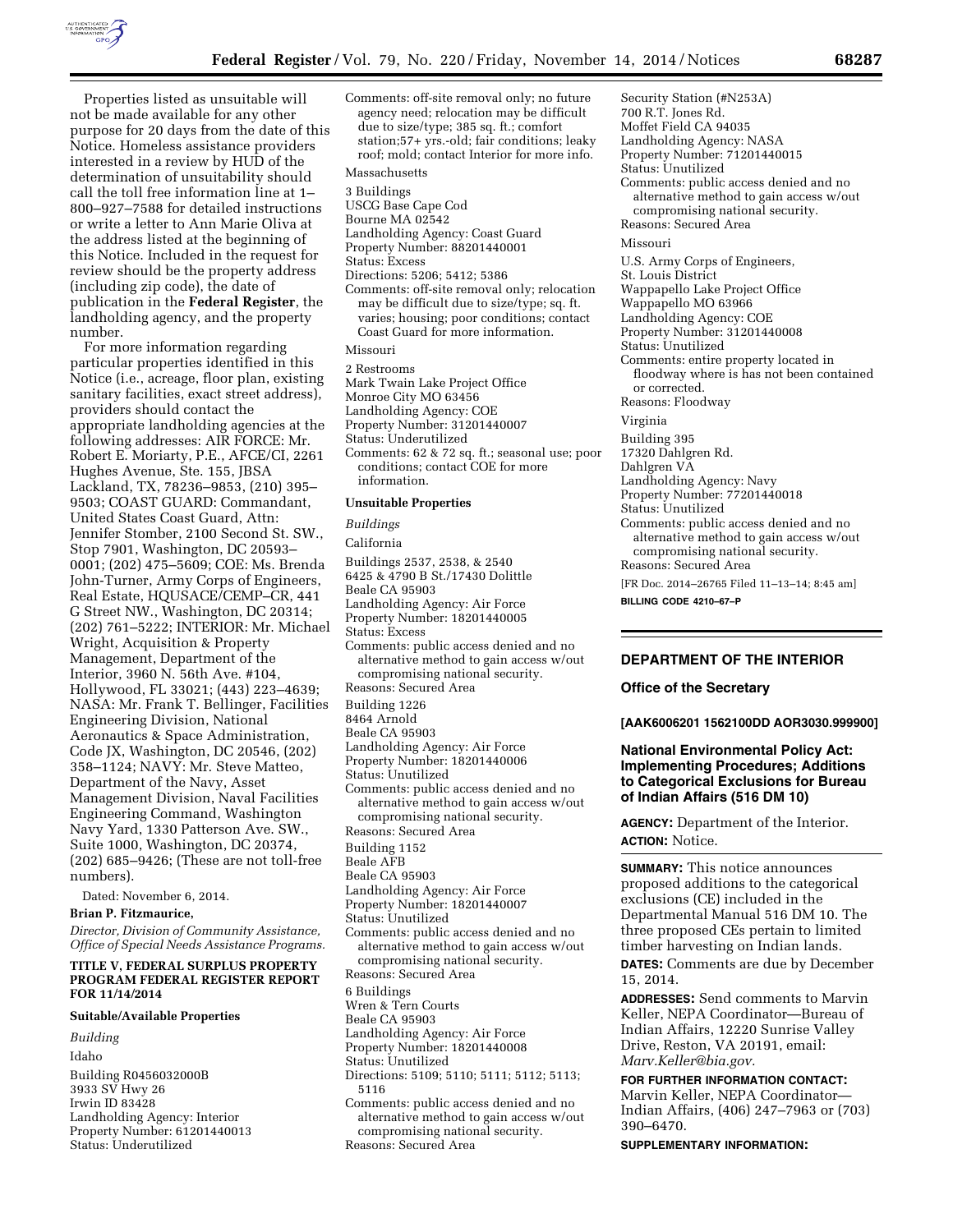## **Background**

The National Environmental Policy Act (NEPA) requires Federal agencies to consider the potential environmental consequences of their decisions before deciding whether and how to proceed. The Council on Environmental Quality (CEQ) encourages Federal agencies to use categorical exclusions (CE) to protect the environment more efficiently by reducing the resources spent analyzing proposals which generally do not have potentially significant environmental impacts, thereby allowing those resources to be focused on proposals that may have significant environmental impacts. The appropriate use of categorical exclusions allow the NEPA review, in the absence of extraordinary circumstances that merit further consideration, to be concluded without preparing either an environmental assessment (EA) or an environmental impact statement (EIS) (40 CFR 1500.4(p) and 40 CFR 1508.4).

Harvesting timber on Indian lands, as defined in 25 CFR 163.1 allows landowners to realize value from lands held in trust for them by the Federal Government or subject to restrictions against alienation. The National Indian Forest Resources Management Act, and its implementing regulations, require the Secretary, with the participation of the landowners, to undertake forest land management activities on Indian forest lands, including the approval of timber harvests. As a result of the need for federal permits and contracts, such projects are federal actions that require compliance with the NEPA. The Bureau of Indian Affairs (BIA) has typically conducted NEPA reviews of actions associated with timber harvesting by preparing EAs. The addition of CEs to cover these three categories of small actions will allow for a more efficient NEPA review because those EAs resulted in findings of no significant impacts which were substantiated over time. The three proposed CEs were developed based on CEs currently used by the United States Forest Service (FS), as described in FS regulations 36 CFR 220, and adopted by the Bureau of Land Management (BLM), as described the Departmental Manual, 516 DM 11. The BIA relied on the experience of the FS and BLM and applied its expertise to benchmark these CEs and determined these are appropriate to establish as BIA CEs.

#### **Proposed Categorical Exclusions**

The Department of the Interior (DOI) proposes to add three CEs to the BIA chapter of the Departmental Manual 516 DM 10.5. The CEs are for limited timber

harvest and cover the following actions: (1) Harvesting live trees not to exceed 70 acres, requiring no more than 0.5 mile of temporary road construction; (2) Salvaging dead or dying trees not to exceed 250 acres, requiring no more than 0.5 mile of temporary road construction; and (3) Commercial and non-commercial sanitation harvest to control insects or disease not to exceed 250 acres, requiring no more than 0.5 miles of temporary road construction. The intent of these CEs is to improve the efficiency of routine environmental review process for small scale timber projects on Indian land. Each proposed action must be reviewed for extraordinary circumstances that would preclude use of this categorical exclusion. The DOI list of extraordinary circumstances under which a normally excluded action would require further analysis and documentation in an EA or EIS is found at 43 CFR 46.215. If a proposed forest management project is within the activity described in one of these proposed CEs, then these 12 DOI listed ''extraordinary circumstances'' will be considered in the context of the proposed project to determine if they indicate the potential for effects that merit additional consideration in an EA or an EIS. If any of the DOI 12 extraordinary circumstances indicate such potential, the CE would not be used.

### **Analysis**

The BIA forestry and environmental staff reviewed the NEPA procedures of both the BLM and the FS, who have similar forest management practices, which have similar environmental effects. The BIA, BLM, and FS often manage lands within the same landscape or watershed. Similar soils and climates on forest lands result in the agencies managing the same forest species. Each agency employs similar management policies with respect to meeting requirements for NEPA and other environmental statutes.

While the agencies have separate enabling legislation and missions, each requires that forest lands be managed according to sustainedyield and multiple use principles. The BIA has the additional responsibility of assisting their tribal partners in reaching their objectives of self-determination on Indian lands. As part of their land management responsibilities, the agencies are further required to meet the requirements of environmental laws including NEPA, Clean Water Act, Clean Air Act, Endangered Species Act, and the National Historic Preservation Act when making decisions. Additionally, regulations for each

agency require preparation of forest or land management plans designed to achieve the goals and objectives of environmental laws and regulations prior to initiating actions such as those contained in these proposed CEs. The similarities of the forest management practices of the BIA, BLM, and FS, make the adoption of the CEs a logical step to ensure consistency in NEPA compliance across the three agencies. The review for extraordinary circumstances, which BIA normally conducts for all CEs, ensures that measures would continue to be taken to identify and reduce any significant impacts.

The BIA review team examined previous analyses conducted by FS and BLM when they developed their CEs. The FS revised its NEPA procedures to include these three CEs on July 29, 2003. The FS codified its NEPA procedures on July 24, 2008, and the CEs are now included in 36 CFR Section 220.6. The BLM reviewed the FS administrative record that was relied upon when the FS changed its NEPA procedures and adopted the same three CEs on August 4, 2007.

The BLM and FS found that the three categories of actions covered by the CEs do not individually or cumulatively have significant effects on the human environment. The BLM and FS findings were predicated on data representing the expert judgment of the responsible officials who made the original findings and determinations for the 154 FS projects reviewed, the resource specialists who validated the predicted effects of the 154 reviewed activities after the projects were completed, and a belief that the profile of past timber harvest activities drawn from their database represented the agency's past practices and was indicative of their future activities. Following the CEQ guidance published in the **Federal Register** on December 6, 2010, the BIA analyzed the FS information, as well as the review conducted by BLM, and determined that based on the comparability of the actions the expected effects of BIA forestry activities should be comparable to those of the FS and BLM.

### **Public Comments**

To be considered, any comments on this proposed addition to the list of categorical exclusions in the Departmental Manual must be received by the date listed in the **DATES** section of this notice at the location listed in the **ADDRESSES** section. Comments received after that date will be considered only to the extent practicable. Comments, including names and addresses of respondents, will be part of the public